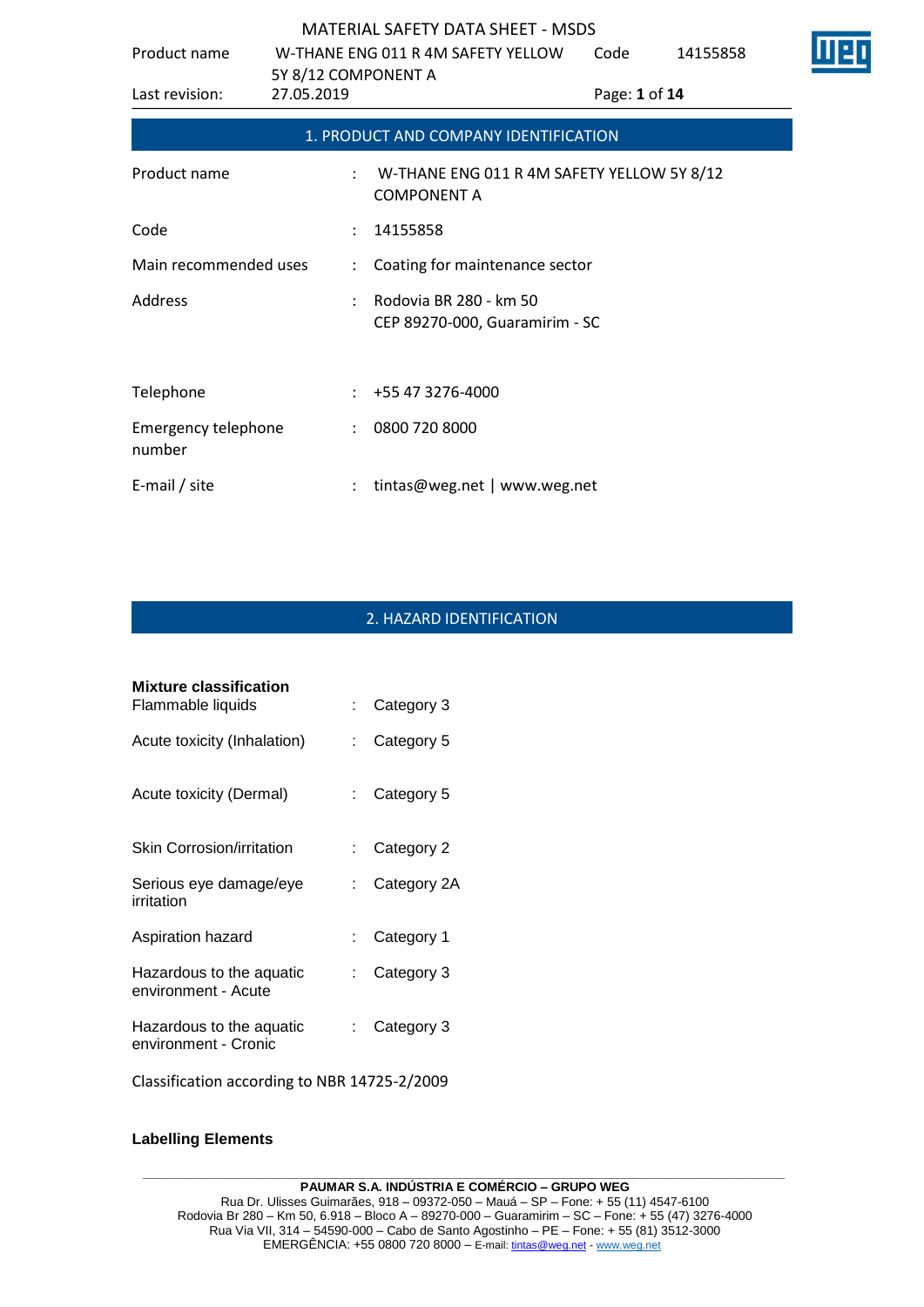|                        |                     | <b>MATERIAL SAFETY DATA SHEET - MSDS</b>                                                                                                                                                                                                                                                                                                   |               |                            |
|------------------------|---------------------|--------------------------------------------------------------------------------------------------------------------------------------------------------------------------------------------------------------------------------------------------------------------------------------------------------------------------------------------|---------------|----------------------------|
| Product name           | 5Y 8/12 COMPONENT A | W-THANE ENG 011 R 4M SAFETY YELLOW                                                                                                                                                                                                                                                                                                         | Code          | 14155858                   |
| Last revision:         | 27.05.2019          |                                                                                                                                                                                                                                                                                                                                            | Page: 2 of 14 |                            |
|                        |                     |                                                                                                                                                                                                                                                                                                                                            |               |                            |
| <b>Warning phrase</b>  |                     | Danger                                                                                                                                                                                                                                                                                                                                     |               |                            |
| <b>Hazard phrases</b>  |                     | H226 Flammable liquid and vapour.<br>H333 May be harmful if inhaled.<br>H313 May be harmful in contact with skin.<br>H315 Causes skin irritation.<br>H319 Causes serious eye irritation.<br>H304 May be fatal if swallowed and enters airways.<br>H402 Harmful to aquatic life.<br>H412 Harmful to aquatic life with long lasting effects. |               |                            |
| <b>Caution Phrases</b> |                     | <b>Prevention:</b><br>P210 Keep away from heat, hot surfaces, sparks, open flames<br>and other ignition sources. No smoking.                                                                                                                                                                                                               |               |                            |
|                        |                     | P233 Keep container tightly closed.                                                                                                                                                                                                                                                                                                        |               |                            |
|                        |                     | P240 Ground/bond container and receiving equipment.                                                                                                                                                                                                                                                                                        |               |                            |
|                        |                     | <b>Reaction:</b><br>P301+P310 IF SWALLOWED: Immediately call a POISON<br>CENTER.                                                                                                                                                                                                                                                           |               |                            |
|                        |                     | P303+P361+P353 IF ON SKIN (or hair): Take off immediately<br>all contaminated clothing. Rinse skin with water/shower.                                                                                                                                                                                                                      |               |                            |
|                        |                     | P304+P312 IF INHALED: Call a POISON CENTER or<br>doctor/physician if you feel unwell.                                                                                                                                                                                                                                                      |               |                            |
|                        |                     | P312 Call a POISON CENTER/ doctor/if you feel unwell.                                                                                                                                                                                                                                                                                      |               |                            |
|                        |                     | P331 Do not induce vomiting.                                                                                                                                                                                                                                                                                                               |               |                            |
|                        |                     | P337+P313<br>lf<br>eye<br>advice/attention.                                                                                                                                                                                                                                                                                                | irritation    | medical<br>persists<br>get |
|                        |                     | P362+P364 Take off contaminated clothing and wash it before<br>reuse.                                                                                                                                                                                                                                                                      |               |                            |
|                        |                     | P370+P378 In case of fire: Use as chapter 5 of MSDS to<br>extinguish.                                                                                                                                                                                                                                                                      |               |                            |
|                        |                     | Storage:<br>P403+P235 Store in a well ventilated place. Keep cool.                                                                                                                                                                                                                                                                         |               |                            |
|                        |                     | Treatmentand disposal of waste:<br>P501 Dispose of contents/container as chapter 13 of the                                                                                                                                                                                                                                                 |               |                            |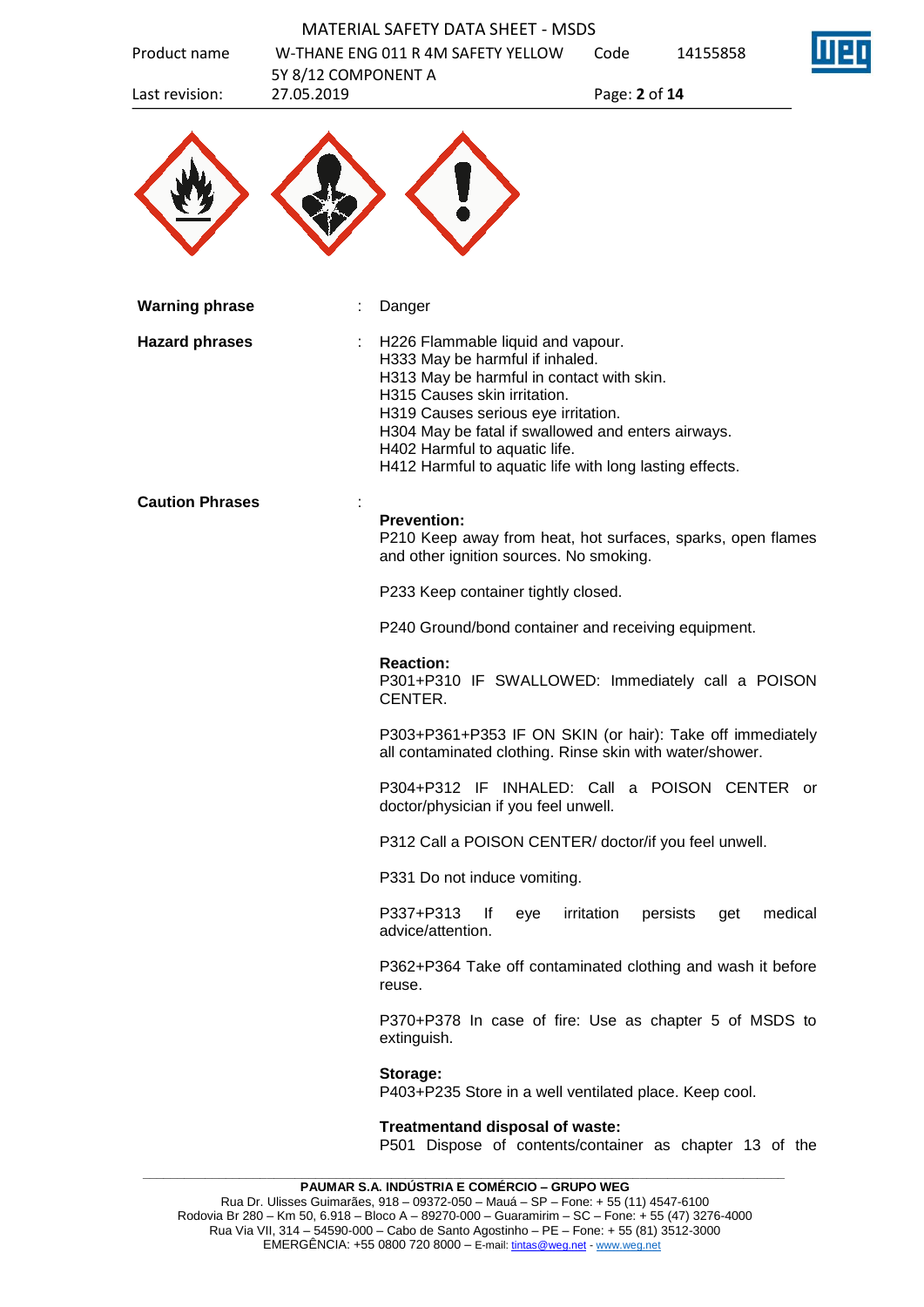|                |                     | <b>MATERIAL SAFETY DATA SHEET - MSDS</b>                                                                                                                                                              |               |          |  |
|----------------|---------------------|-------------------------------------------------------------------------------------------------------------------------------------------------------------------------------------------------------|---------------|----------|--|
| Product name   |                     | W-THANE ENG 011 R 4M SAFETY YELLOW                                                                                                                                                                    | Code          | 14155858 |  |
|                | 5Y 8/12 COMPONENT A |                                                                                                                                                                                                       |               |          |  |
| Last revision: | 27.05.2019          |                                                                                                                                                                                                       | Page: 3 of 14 |          |  |
|                |                     | MSDS.                                                                                                                                                                                                 |               |          |  |
| Other hazard   |                     | Can cause allergic reactions on the skin.<br>When heated above its flash point, this material will release<br>toxic vapors and flames, and can burn in open area if exposed<br>to an ignition source. |               |          |  |

## 3. COMPOSITION AND INFORMATION ABOUT THE INGRENDIENTS

## **Product type:** : Mixture

#### **Ingrendients that contribute to danger:**

| Product name                                               | CAS No.    | Risck classification                                                                                                                                                                                                                                                                                                                                                                        | Concentration [%] |
|------------------------------------------------------------|------------|---------------------------------------------------------------------------------------------------------------------------------------------------------------------------------------------------------------------------------------------------------------------------------------------------------------------------------------------------------------------------------------------|-------------------|
| SOLVENT XYLENE (S)                                         | 1330-20-7  | Flammable liquids,<br>Category 3<br>Acute toxicity Dermal,<br>Category 4<br>Acute toxicity<br>Inhalation,<br>Category 4<br>Skin Corrosion/irritation<br>Category 2                                                                                                                                                                                                                          | $>= 20 - < 30$    |
| <b>SOLVENT NAPHTHA</b><br>(PETROLEUM) LIGHT<br><b>AROM</b> | 64742-95-6 | Flammable liquids,<br>Category 3<br>Skin Corrosion/irritation<br>Category 2<br>Serious eye<br>damage/eye irritation,<br>Category 2A<br>Specific target organ<br>toxicity - Single<br>exposure,<br>Category 3<br>Aspiration hazard,<br>Category 1<br>Hazardous to the<br>aquatic environment -<br>Acute,<br>Category 2<br>Hazardous to the<br>aquatic environment -<br>Cronic,<br>Category 2 | $>= 10 - 20$      |

# 4. FIRST AID MEASURES

#### **\_\_\_\_\_\_\_\_\_\_\_\_\_\_\_\_\_\_\_\_\_\_\_\_\_\_\_\_\_\_\_\_\_\_\_\_\_\_\_\_\_\_\_\_\_\_\_\_\_\_\_\_\_\_\_\_\_\_\_\_\_\_\_\_\_\_\_\_\_\_\_\_\_\_\_\_\_\_\_\_\_\_\_\_\_\_\_\_\_\_\_\_\_ PAUMAR S.A. INDÚSTRIA E COMÉRCIO – GRUPO WEG**

Rua Dr. Ulisses Guimarães, 918 – 09372-050 – Mauá – SP – Fone: + 55 (11) 4547-6100 Rodovia Br 280 – Km 50, 6.918 – Bloco A – 89270-000 – Guaramirim – SC – Fone: + 55 (47) 3276-4000 Rua Via VII, 314 – 54590-000 – Cabo de Santo Agostinho – PE – Fone: + 55 (81) 3512-3000 EMERGËNCIA: +55 0800 720 8000 – E-mail[: tintas@weg.net](mailto:tintas@weg.net) - [www.weg.net](http://www.weg.net/)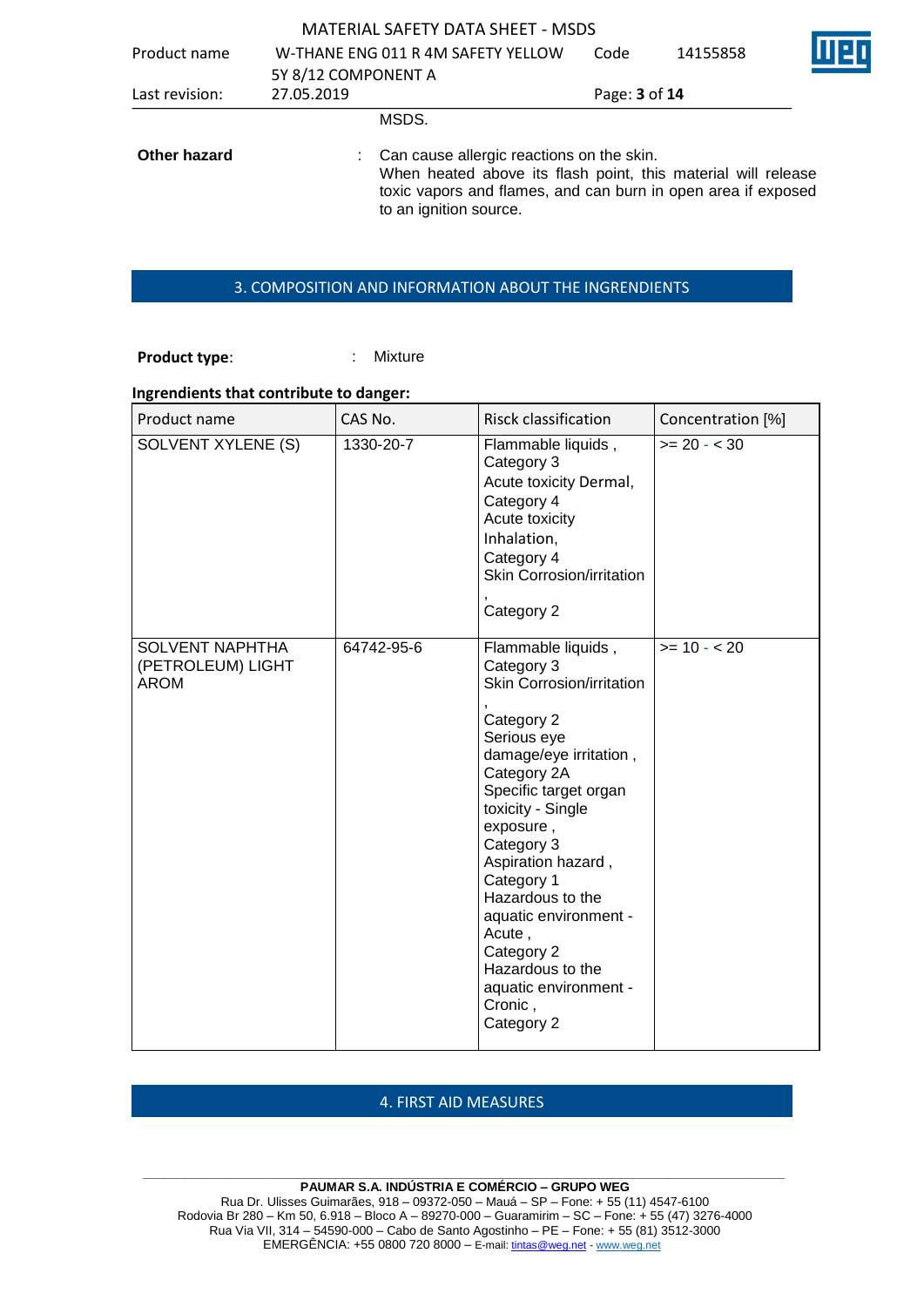| Product name                                                             |                     | W-THANE ENG 011 R 4M SAFETY YELLOW<br>Code<br>14155858                                                                                                                                                                                                                                                                                                                                                                                                                                   |
|--------------------------------------------------------------------------|---------------------|------------------------------------------------------------------------------------------------------------------------------------------------------------------------------------------------------------------------------------------------------------------------------------------------------------------------------------------------------------------------------------------------------------------------------------------------------------------------------------------|
|                                                                          | 5Y 8/12 COMPONENT A |                                                                                                                                                                                                                                                                                                                                                                                                                                                                                          |
| Last revision:                                                           | 27.05.2019          | Page: 4 of 14                                                                                                                                                                                                                                                                                                                                                                                                                                                                            |
| <b>Inhalation</b>                                                        |                     | : Take the victim to fresh air, keeping them rested and warm. If<br>breathing is irregular or has stopped, apply artificial<br>respiration. Do not give anything orally. Seek medical<br>assistance immediately, bringing the product label whenever<br>possible.                                                                                                                                                                                                                        |
| <b>Contact with the skin</b>                                             |                     | : Remove the product with vegetal oil (cooking oil) and then<br>wash the skin thoroughly with plenty of water. Do not use<br>solvents or thinners. Seek medical attention in case of any<br>irritation or other symptoms.                                                                                                                                                                                                                                                                |
| <b>Contact with the eyes</b>                                             |                     | : Remove contact lenses, if wearing any. Flush the eyes with<br>running water for at least 15 minutes, holding the eyelids<br>apart. Seek medical assistance immediately, bringing the<br>product label with you.                                                                                                                                                                                                                                                                        |
| Ingestion                                                                |                     | : Do not provoke vomiting. Consult with a doctor immediately.                                                                                                                                                                                                                                                                                                                                                                                                                            |
| <b>Most important symptoms</b><br>and effects, both acute and<br>delayed |                     | : Headaches, dizziness, fatigue and in extreme cases, loss of<br>consciousness.                                                                                                                                                                                                                                                                                                                                                                                                          |
| Notes for the doctor                                                     |                     | Treat symptomatically. Do not induce vomiting because of risk<br>of aspiration of gastric contents into the lungs. Gastric lavage<br>is recommended when the patient ingests large quantities,<br>more than 5ml of the substance in its pure form. The toxic<br>potential of the quantity consumed must be evaluated in<br>relation to the risk of aspiration during gastric lavage.<br>Activated coal in solution could be useful. However, in some<br>cases the coal induces vomiting. |

# 5. FIRE-FIGHTING MEASURES

| Suitable extinguishing<br>methods                                   | $\therefore$ Water in mist form<br>Carbon dioxide (CO2)<br>Foam alcohol resistent<br>Dry chemical powder                                                                                                                                                                                                                                                                                                                                                                                                                                                                                                                                                                                                                    |
|---------------------------------------------------------------------|-----------------------------------------------------------------------------------------------------------------------------------------------------------------------------------------------------------------------------------------------------------------------------------------------------------------------------------------------------------------------------------------------------------------------------------------------------------------------------------------------------------------------------------------------------------------------------------------------------------------------------------------------------------------------------------------------------------------------------|
| <b>Extinguishing methods not</b> : Direct water jet.<br>recommended |                                                                                                                                                                                                                                                                                                                                                                                                                                                                                                                                                                                                                                                                                                                             |
| <b>Specific dangers</b>                                             | : Flammable liquid and vapour. Dangerous when exposed to<br>heat or ignition source. Exposed packaging to the fire may<br>rupture due to the increased pressure with risk of a<br>subsequent explosion. The vapours are havier than the air<br>and spread close to the ground and it can move to the ignition<br>source and provoke fire or backspace of the flames. Avoid the<br>accumulation of vapours in depressions on the ground,<br>manholes, basement etc. The vapours and/or the particles<br>finely divided (spray) may form explosive mixtures with the air.<br>In case of burning of the product, it forms carbon and nitrogen<br>compounds. The inhalation of these subproducts may cause<br>damage to health. |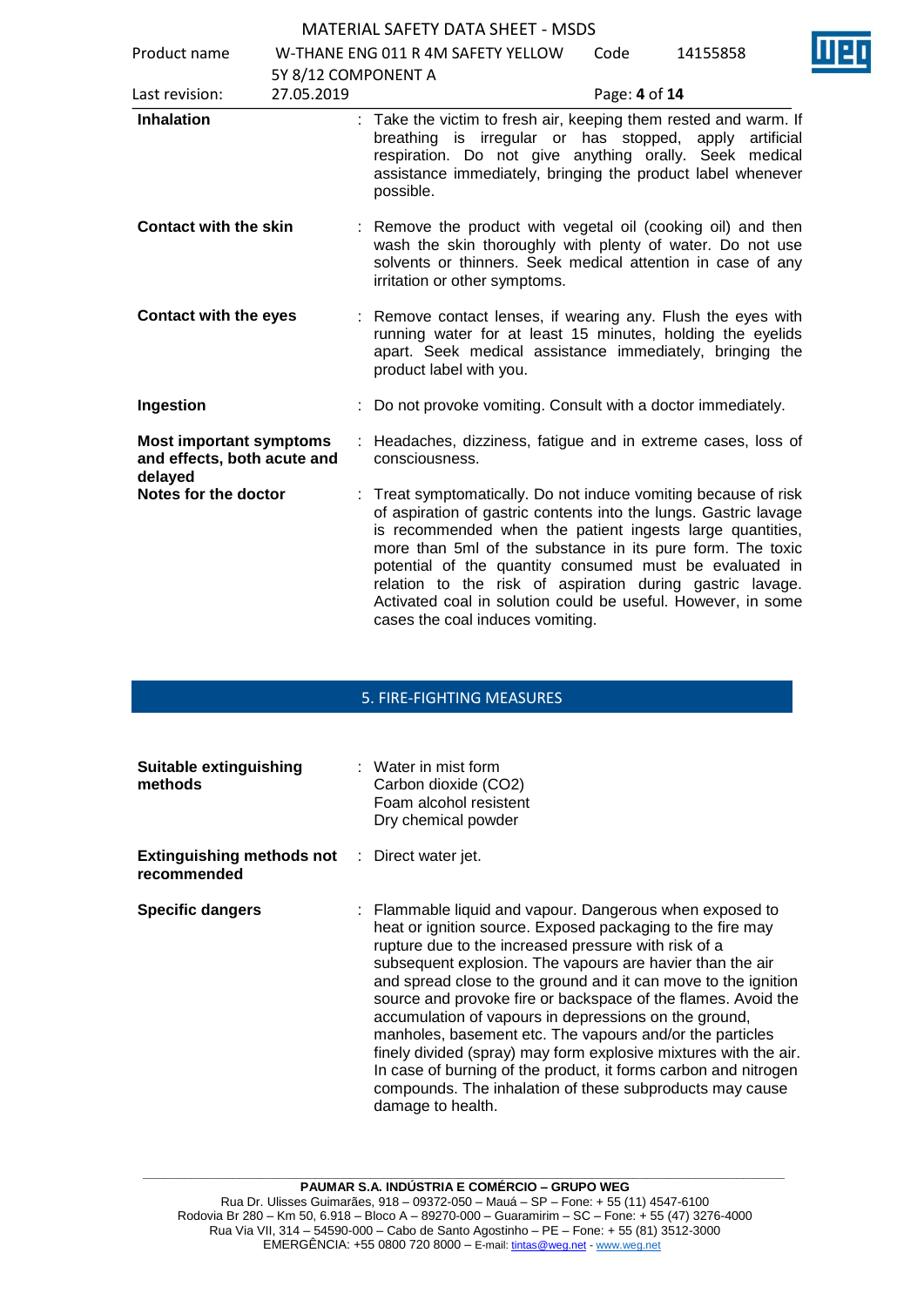MATERIAL SAFETY DATA SHEET - MSDS Product name W-THANE ENG 011 R 4M SAFETY YELLOW 5Y 8/12 COMPONENT A Code 14155858 Last revision: 27.05.2019 Page: **5** of **14 Protective measures of the fire fighting team.** : The personnel involved in firefighting should wear self contained breathing apparatus with positive pressure and full protection clothes. **Specific methods** : Evacuate and isolate the area. Approach from fire with wind at your back. Fight the fire to a secure distance. Remove the packaging of the product from the fire area if this can be made with safety. Chill sideways with water in form of fog all the closed packaging near the fire. Avoid that the resulting water from fire fighting reaches drains or waterways. Use dikes to contain this water and eliminate it according to environmental regulations.

# 6. SPILL / LEAK CONTROL PROCEDURES

#### **Personal precautions, protective equipment and emergency procedures**

| For the emergency service<br>staff                      | : If specialized clothing is needed to combat the leak/spillage,<br>Section 8 should be consulted. All precautions described in<br>the following section must be followed.                                                                                                                                                                                                                                                                                                                                                                                                                                                                                                                                                                                                         |
|---------------------------------------------------------|------------------------------------------------------------------------------------------------------------------------------------------------------------------------------------------------------------------------------------------------------------------------------------------------------------------------------------------------------------------------------------------------------------------------------------------------------------------------------------------------------------------------------------------------------------------------------------------------------------------------------------------------------------------------------------------------------------------------------------------------------------------------------------|
| For staff who are not part<br>of the emergency services | No action should be taken that may generate danger to<br>people without adequate training and<br>qualifications. Understand the dangers of leaked/spilled<br>products. Use appropriate personal protective equipment -<br>see section 8. Evacuate surrounding areas. Isolate area and<br>keep onlookers away. Do not touch or walk through spilled<br>material. Eliminate all sources of ignition. Avoid breathing<br>vapor or mist. Provide adequate ventilation if possible. Wear<br>appropriate respiratory mask when ventilation is inadequate.In<br>accordance with characteristics of the location and/or area<br>and in relation to the amount of spilled/leaked product,<br>additional emergency measures may be taken under the<br>supervision of a trained professional. |
| <b>Environmental precautions</b><br>÷.                  | Prevent the product or the water used in the service reaches<br>waterways,<br>channels, drains, or galleries. In case of significant spill, retain<br>spi<br>lled liquid with inert material such as sand or earth. In<br>approprieate,<br>use absorbent materials such as sawdust, rags, vermiculites,<br>etc.                                                                                                                                                                                                                                                                                                                                                                                                                                                                    |

#### **Methods and materials for containment and cleaning**

**Large spills / leaks** : Understand the dangers of leaked/spilled products.Approaching the site with the wind from behind.Stop leak if this can be done safely. Prevent from entering holes / depressions in the floor. If this happens to provide ventilation.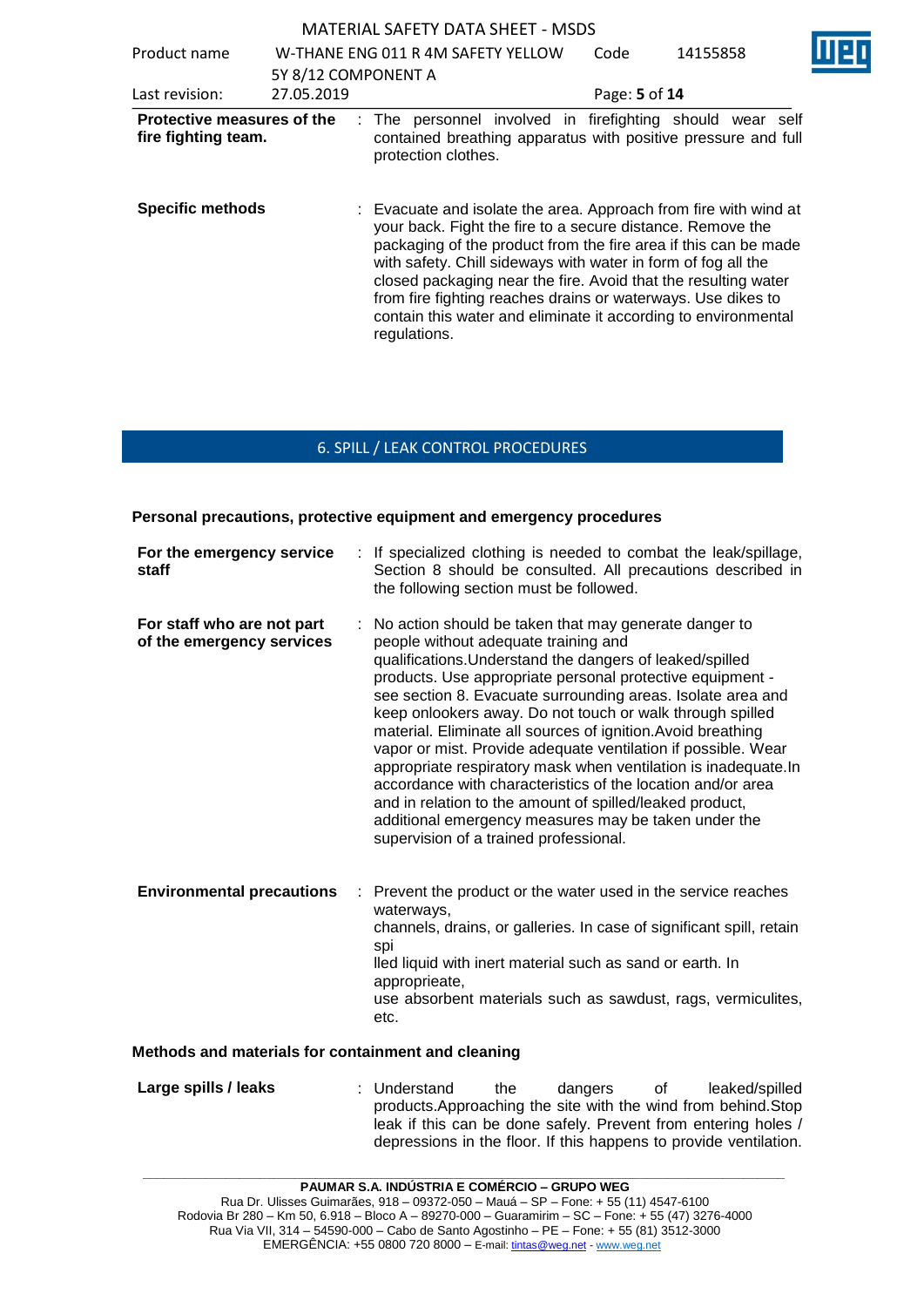| Product name                |                     | W-THANE ENG 011 R 4M SAFETY YELLOW                                                                                                                                                                                                                                                                                                                                                                                                                                                                            | Code          | 14155858 |
|-----------------------------|---------------------|---------------------------------------------------------------------------------------------------------------------------------------------------------------------------------------------------------------------------------------------------------------------------------------------------------------------------------------------------------------------------------------------------------------------------------------------------------------------------------------------------------------|---------------|----------|
|                             | 5Y 8/12 COMPONENT A |                                                                                                                                                                                                                                                                                                                                                                                                                                                                                                               |               |          |
| Last revision:              | 27.05.2019          |                                                                                                                                                                                                                                                                                                                                                                                                                                                                                                               | Page: 6 of 14 |          |
|                             |                     | Confine the spill in a dike away from the leak point for later<br>disposal. Remove local packaging from the spills site. Use anti<br>sparkling tools and explosion-proof equipment to collect the<br>product. All equipment used when handling the product must<br>be electrically grounded. Soak up with an inert dry material<br>(sand, vermiculite) placing the same in a suitable container for<br>later disposal - see chapter 13.                                                                       |               |          |
| <b>Small spills / leaks</b> |                     | : Stop the leak if this can be done safely. Cover up spillage in a<br>tarp to prevent the spread by wind or rain. Use antifaiscantes<br>tools and explosion-proof equipment properly grounded to<br>collect the product. Place the material collected in dry, clean<br>and properly identified containers. Cap the container loosened<br>so removing them from the spill site. Avoid formation of dust.<br>Remove the packaging from the spill site. If there is product<br>disposal need refer to chapter 13 |               |          |
|                             |                     | Contain and collect the material of the leak with absorbent<br>materials and non-combustible, such as sand, earth,<br>vermiculite, calcined diatomite, etc. in a waste container in<br>accordance with local regulations.                                                                                                                                                                                                                                                                                     |               |          |

# 7. HANDLING AND STORAGE

#### **Precautions for safe handling**

| <b>Instructions for safe</b><br>treatment | : Use individual protective equipment. Emergency showers and<br>eye wash basins must be installed in locations of use and<br>storage.                                                                                                                                                                                                                                                                                                                                                                                                                                                                                                                                                                                                                                                                                                                                                                                                                                                                                                                                                                                                                                                                                                                                                                                                                                                                                                                          |
|-------------------------------------------|----------------------------------------------------------------------------------------------------------------------------------------------------------------------------------------------------------------------------------------------------------------------------------------------------------------------------------------------------------------------------------------------------------------------------------------------------------------------------------------------------------------------------------------------------------------------------------------------------------------------------------------------------------------------------------------------------------------------------------------------------------------------------------------------------------------------------------------------------------------------------------------------------------------------------------------------------------------------------------------------------------------------------------------------------------------------------------------------------------------------------------------------------------------------------------------------------------------------------------------------------------------------------------------------------------------------------------------------------------------------------------------------------------------------------------------------------------------|
| <b>Precautions for safe</b><br>handling   | : Use appropriate personal protective equipment - see section<br>8; The product handling should occur in places with good<br>natural ventilation or with the presence of local exhaust<br>ventilation; The electrical installations must comply with the<br>International Electrical Commission Standards (IEC), ABNT<br>Standards (Brazilian Association of Technical Standards),<br>taking into account the results of the classification area study<br>for the local and/or product instalation.<br>Use anti-sparking tools when handling the product; In transfer<br>operations, metal containers must be used and all containers<br>must be properly grounded to avoid sparkling by the<br>accumulation of static energy; Handle and use away from hot<br>surfaces, sparks, open flames, and other sources of ignition.<br>Do not smoke; Do not ingest. Avoid inhalation of vapors or<br>smoke as well as avoid contact with eyes, skin and clothing;<br>Eating and drinking should be prohibited in the area where the<br>material is handled, stored and processed. Workers should<br>wash their hands before eating, drinking and smoking.<br>Remove contaminated clothing and protective equipment<br>before entering food areas; After use keep the product in its<br>original packaging, sealed; Empty containers may be<br>hazardous and should be disposed of properly. Do not reuse<br>the packaging; Emergency showers and eye washer should be |

**\_\_\_\_\_\_\_\_\_\_\_\_\_\_\_\_\_\_\_\_\_\_\_\_\_\_\_\_\_\_\_\_\_\_\_\_\_\_\_\_\_\_\_\_\_\_\_\_\_\_\_\_\_\_\_\_\_\_\_\_\_\_\_\_\_\_\_\_\_\_\_\_\_\_\_\_\_\_\_\_\_\_\_\_\_\_\_\_\_\_\_\_\_**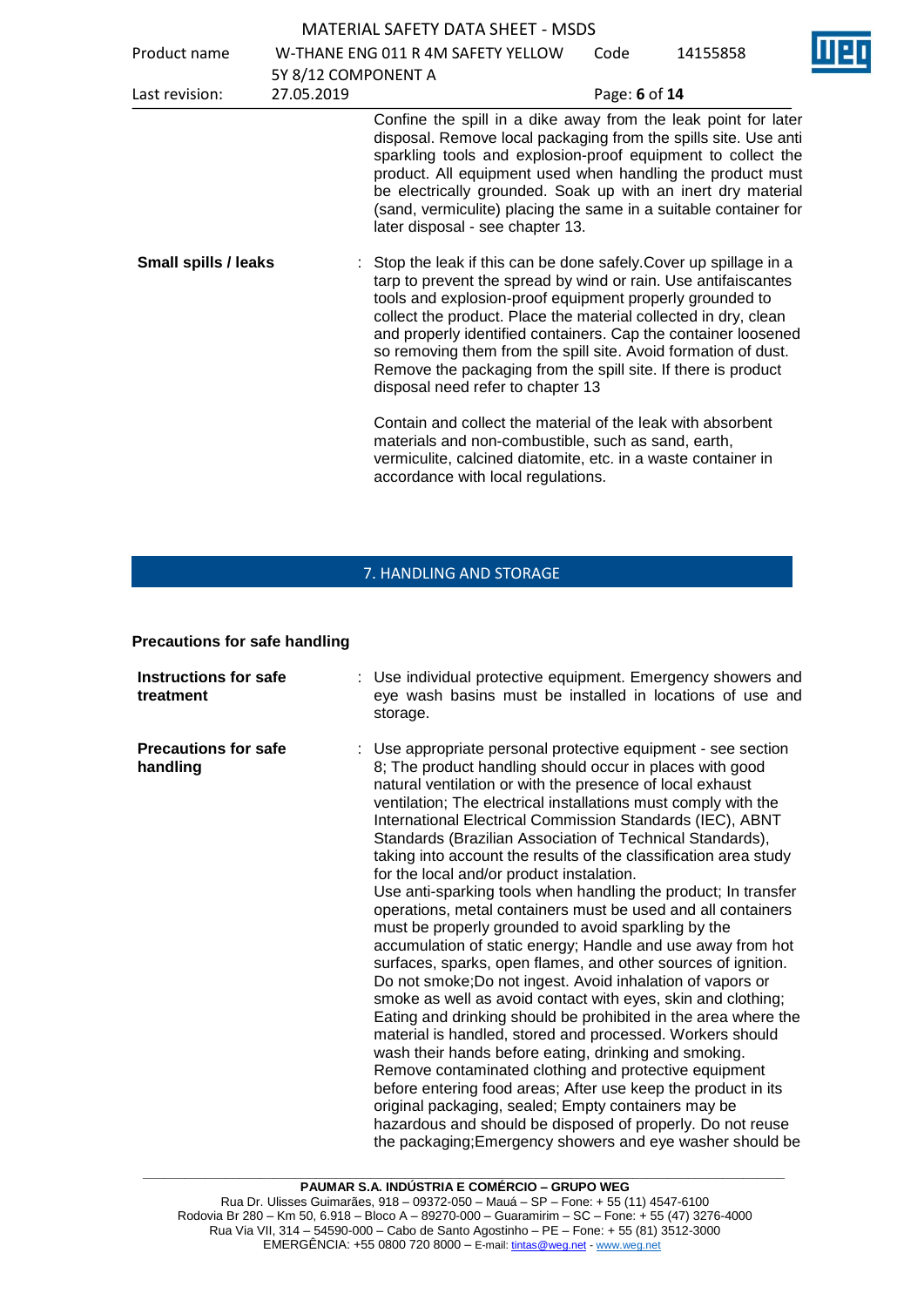| Product name                              |                                   | W-THANE ENG 011 R 4M SAFETY YELLOW                                                                                                                                                                                                                                                                                                                                                                                                                              | Code          | 14155858 |  |
|-------------------------------------------|-----------------------------------|-----------------------------------------------------------------------------------------------------------------------------------------------------------------------------------------------------------------------------------------------------------------------------------------------------------------------------------------------------------------------------------------------------------------------------------------------------------------|---------------|----------|--|
| Last revision:                            | 5Y 8/12 COMPONENT A<br>27.05.2019 |                                                                                                                                                                                                                                                                                                                                                                                                                                                                 | Page: 7 of 14 |          |  |
| <b>Fire protection</b>                    |                                   | installed in the use and storage places.<br>Do not handle the product until you have read and understood<br>all safety precautions contained in this document.<br>Only use in well-ventilated locations, to prevent accumulation                                                                                                                                                                                                                                |               |          |  |
|                                           |                                   | of vapors in explosive concentrations. All conductive elements<br>of the system, in contact with the product, must be electrically<br>grounded Keep away from heat and sources of ignition. Tools<br>that do not produce sparks should be used. Do not smoke.                                                                                                                                                                                                   |               |          |  |
| <b>Storage conditions</b>                 |                                   |                                                                                                                                                                                                                                                                                                                                                                                                                                                                 |               |          |  |
| Substances to be avoid                    |                                   | : Keep away from oxidising agents, strong acid solutions and<br>strong alkaline solutions.                                                                                                                                                                                                                                                                                                                                                                      |               |          |  |
| <b>Storage conditions</b>                 |                                   | The electrical installation must comply with NEC(National<br>Electrical Code) or IEC (International Electrical Commission)<br>standards and/or those of the ABNT (Brazilian Association of<br>Technical Standards). The floor of the storage area must be<br>impermeable, non-combustible and must have ditches that<br>allow run off into the containment reservoir. Storage tanks<br>must be surrounded by embankments and have drains in case<br>of leakage. |               |          |  |
| <b>Appropriate storage</b><br>conditions  |                                   | Store the material in covered, dry, well ventilated and<br>identified areasKeep out of direct sunlight. Store in a closed<br>container.                                                                                                                                                                                                                                                                                                                         |               |          |  |
| Inappropriate storage<br>conditions       |                                   | Exposed to elevated temperatures, sun and rain. Close to<br>oxidizing agents. Close to food. Close to sources of heat and<br>ignition.                                                                                                                                                                                                                                                                                                                          |               |          |  |
| <b>Materials to avoid</b>                 |                                   | Do not store with explosive materials, flammableand/or toxic<br>gases, oxidizing, corrosive substances, or materials that may<br>generate spontaneous combustion.                                                                                                                                                                                                                                                                                               |               |          |  |
| Secure packaging materials                |                                   |                                                                                                                                                                                                                                                                                                                                                                                                                                                                 |               |          |  |
| <b>Recommended packaging</b><br>materials |                                   | Amber type glass.<br>Metal packaging                                                                                                                                                                                                                                                                                                                                                                                                                            |               |          |  |
| Packaging materials to be<br>avoided      |                                   | Certain plastic materials                                                                                                                                                                                                                                                                                                                                                                                                                                       |               |          |  |

8. EXPOSURE CONTROL – PERSONAL PROTECTION

The information in this chapter contain general guidelines. Chapter 1 should be consulted for any information on the recommended use of this product in different scenarios of exposure.

**Engineering control :** Preferably use the product in adequate application cabin. In case it is not possible, provide exhaustion/ventilation

**\_\_\_\_\_\_\_\_\_\_\_\_\_\_\_\_\_\_\_\_\_\_\_\_\_\_\_\_\_\_\_\_\_\_\_\_\_\_\_\_\_\_\_\_\_\_\_\_\_\_\_\_\_\_\_\_\_\_\_\_\_\_\_\_\_\_\_\_\_\_\_\_\_\_\_\_\_\_\_\_\_\_\_\_\_\_\_\_\_\_\_\_\_**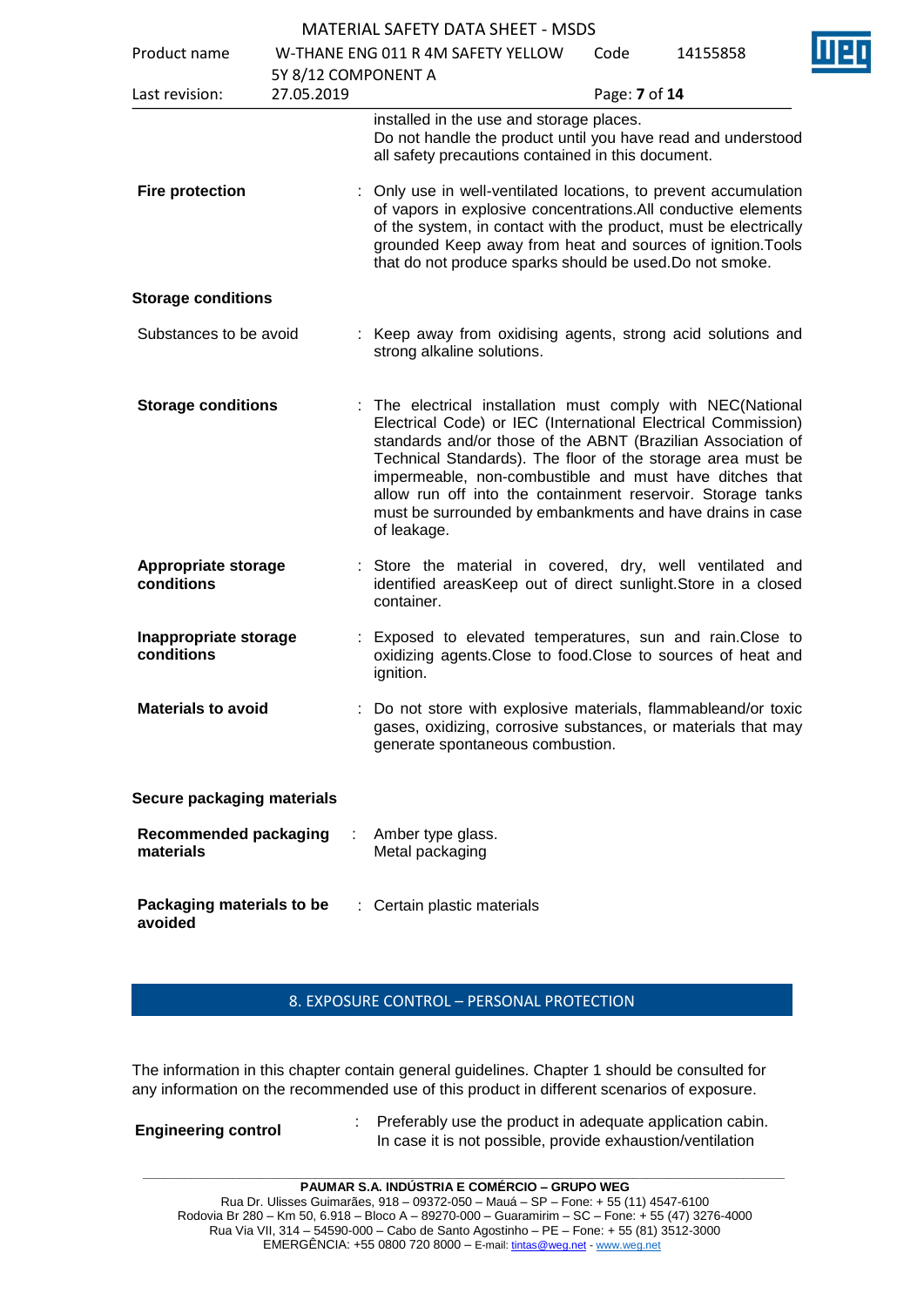| Product name | W-THANE ENG 011 R 4M SAFETY YELLOW | Code |  |
|--------------|------------------------------------|------|--|
|              | 5Y 8/12 COMPONENT A                |      |  |

14155858

|                | 5Y 8/12 COMPONENT A |                                                                                                                                                                                                                                                                                                                                                              |  |  |
|----------------|---------------------|--------------------------------------------------------------------------------------------------------------------------------------------------------------------------------------------------------------------------------------------------------------------------------------------------------------------------------------------------------------|--|--|
| Last revision: | 27.05.2019          | Page: 8 of 14                                                                                                                                                                                                                                                                                                                                                |  |  |
| measures       |                     | enough to keep the concentration of the agents indicated<br>in this section under the limits of tolerance (L.T.),<br>otherwise, use adequate respiratory protection equipment.<br>The engineering controls should keep the concentrations<br>of gas/vapour under the limit of LEL - Lower Explosive<br>Limit (see section 9). Use equipment explosion proof. |  |  |

# **Control parameters**

## **Occupational Exposure Limits**

| Name                                                | <b>CAS No.</b> | <b>TLV/TWA</b>                     | I TLV/STEL                      | <b>TLV/TETO</b> | <b>Source</b> |
|-----------------------------------------------------|----------------|------------------------------------|---------------------------------|-----------------|---------------|
| SOLVENT XYLENE (S)                                  | 1330-20-7      | 78 ppm340<br>mg/m <sup>3</sup> 100 | 150 ppm651<br>mg/m <sup>3</sup> |                 | NR15ACGIH     |
|                                                     |                | ppm434 mg/m <sup>3</sup>           |                                 |                 |               |
| <b>SOLVENT NAPHTHA</b><br>(PETROLEUM) LIGHT<br>AROM | 64742-95-6     | $100$ ppm                          |                                 |                 | ACGIH         |

\*PPM - parts of vapour or gas per million of parts of contaminated air

\*\* MG/m<sup>3</sup> - miligrams per cubic meter of air.

#### **Personal protective equipment required**

| <b>Respiratory protection</b>   | In case of the concentrations are above the indicated<br>tolerance limits, the use of appropriated mask is<br>necessary for this goal (half-face mask or full face mask<br>with filter to organic vapors and acid gases).          |
|---------------------------------|------------------------------------------------------------------------------------------------------------------------------------------------------------------------------------------------------------------------------------|
| Eye protection                  | Use hermetic goggles to protect against liquid splashes.                                                                                                                                                                           |
| <b>Body and skin protection</b> | : It is recommended the use of apron barber type to<br>protecting upper limbs, trunk and lower limbs in case of<br>splash. In case of risk of static electricity generation the<br>cloth should be antistatic, includin the apron. |

## 9. PHYSICAL AND CHEMICAL PROPERTIES

| Form                 | : Liquid            |
|----------------------|---------------------|
| State of matter      | Liquid              |
| Color                | Yellow              |
| Odour                | <b>Distinctive</b>  |
| <b>Odour limit</b>   | Not applicable      |
| рH                   | Not applicable      |
| <b>Melting point</b> | Data not available. |

#### **\_\_\_\_\_\_\_\_\_\_\_\_\_\_\_\_\_\_\_\_\_\_\_\_\_\_\_\_\_\_\_\_\_\_\_\_\_\_\_\_\_\_\_\_\_\_\_\_\_\_\_\_\_\_\_\_\_\_\_\_\_\_\_\_\_\_\_\_\_\_\_\_\_\_\_\_\_\_\_\_\_\_\_\_\_\_\_\_\_\_\_\_\_ PAUMAR S.A. INDÚSTRIA E COMÉRCIO – GRUPO WEG**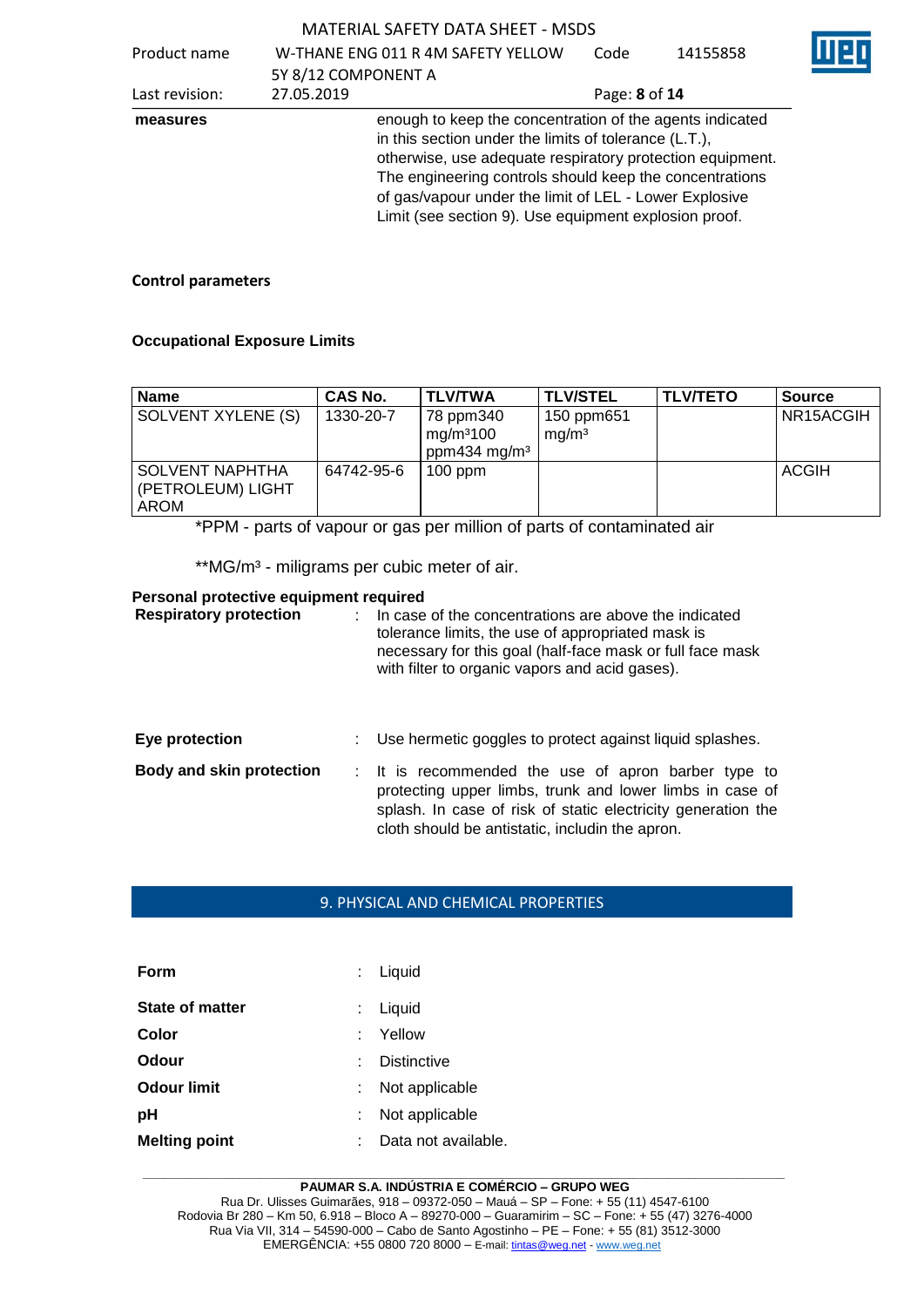| Product name                             | W-THANE ENG 011 R 4M SAFETY YELLOW<br>5Y 8/12 COMPONENT A |                                 | Code          | 14155858 |  |
|------------------------------------------|-----------------------------------------------------------|---------------------------------|---------------|----------|--|
| Last revision:                           | 27.05.2019                                                |                                 | Page: 9 of 14 |          |  |
| <b>Boiling point</b>                     | ÷.                                                        | Data not available.             |               |          |  |
| <b>Flash Point (Open cup)</b>            |                                                           | 28 °C                           |               |          |  |
| <b>Evaporation rate</b>                  |                                                           | Data not available.             |               |          |  |
| <b>Inflammation point</b>                |                                                           | Method: Data not available.     |               |          |  |
| <b>Upper explosive limit</b>             |                                                           | Data not available.             |               |          |  |
| Lower explosive limit                    |                                                           | Data not available.             |               |          |  |
| Vapor pressure                           |                                                           | Data not available.             |               |          |  |
| <b>Density</b>                           |                                                           | $1,50 - 1,60$ g/cm <sup>3</sup> |               |          |  |
| Solubility(ies)                          |                                                           | Water-insoluble                 |               |          |  |
| N-octano /water partition<br>coefficient |                                                           | Data not available.             |               |          |  |
| <b>Auto flammability</b>                 |                                                           | Data not available.             |               |          |  |
| Cinematic viscosity (25°C)               |                                                           | 75 - 85 UK                      |               |          |  |
| <b>Vapor density</b>                     |                                                           | Data not available.             |               |          |  |
| <b>Decomposition temperature</b>         |                                                           |                                 |               |          |  |

# 10. STABILITY AND REACTIVITY

| <b>Reactivity</b>                              | : Presents no reactivity at room temperature and under normal<br>conditions of use.                                                                                                                       |  |
|------------------------------------------------|-----------------------------------------------------------------------------------------------------------------------------------------------------------------------------------------------------------|--|
| <b>Chemical stability</b>                      | Stable at room temperature and under normal conditions of<br>use. Unstable at temperatures above the flash point.                                                                                         |  |
| Possibility of dangerous<br>reactions          | : Presents no reactivity at room temperature and under normal<br>conditions of use.<br>None when the product is stored, applied and processed<br>correctly.                                               |  |
| Need to add additives and<br><i>inhibitors</i> | : Not necessary.                                                                                                                                                                                          |  |
| <b>Conditions to avoid</b>                     | : Extreme heat and open flame.                                                                                                                                                                            |  |
| Incompatible materials                         | Do not store with explosive materials, flammableand/or toxic<br>gases, oxidizing, corrosive substances, or materials that may<br>generate spontaneous combustion.<br>Plastic materials soluble in Xylene. |  |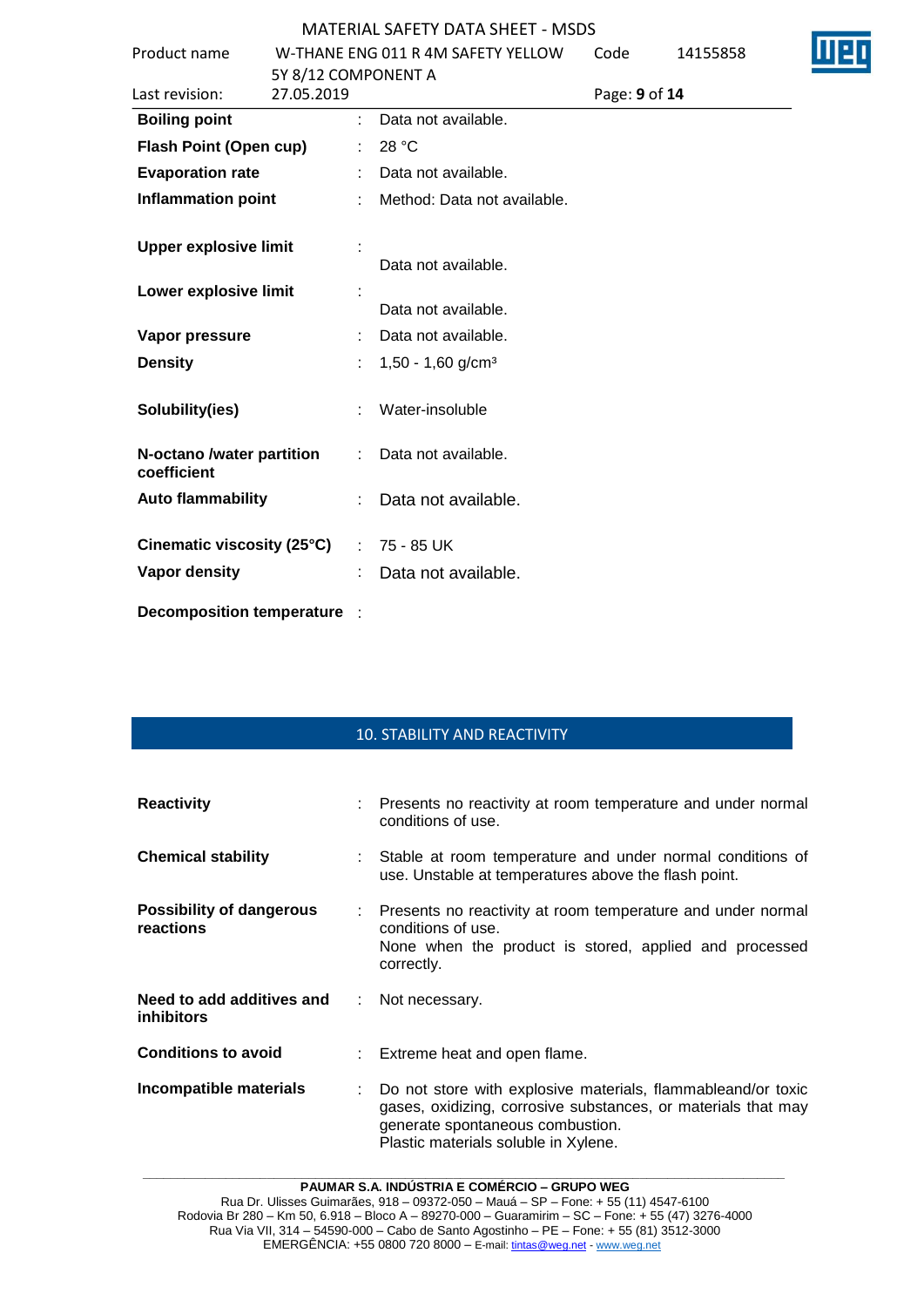| Last revision: | 27.05.2019                         | Page: <b>10</b> of <b>14</b> |          |        |
|----------------|------------------------------------|------------------------------|----------|--------|
|                | 5Y 8/12 COMPONENT A                |                              |          |        |
| Product name   | W-THANE ENG 011 R 4M SAFETY YELLOW | Code                         | 14155858 | I II E |
|                | MATERIAL SAFETY DATA SHEET - MSDS  |                              |          |        |

**Dangerous products of decomposition**

: Produces noxious gases such as carbon monoxide (CO), carbon dioxide (CO2) and nitrogen oxides (NOx).

#### 11. TOXICOLOGICAL INFORMATION

# **Components SOLVENT XYLENE (S)**

| Acute toxicity by oral<br>use                                 |    | : Test species<br><b>DL50</b><br><b>Observations</b>                    | Rat<br>4.300 mg/kg                             |  |
|---------------------------------------------------------------|----|-------------------------------------------------------------------------|------------------------------------------------|--|
| Acute toxicity by<br>inhalation                               |    | : Test species<br><b>DL50</b><br>Observations                           | Rat<br>21,7 mg/l4 h                            |  |
| <b>Acute toxicity by</b><br>cutaneous use                     |    | : Test species<br><b>DL50</b><br><b>Observations</b>                    | Rabbit<br>> 1.700 mg/kg<br>Data not available. |  |
| <b>Acute toxicity (other</b><br>methods of<br>administration) |    | : Test species<br><b>DL50</b><br><b>LC50</b><br>Non-standard unit value | Data not available.                            |  |
| <b>Corrosion/irritation of</b><br>skin                        |    | : Category 2                                                            |                                                |  |
| Serious eye damage/eye<br>irritation                          | ÷. | Data not available.                                                     |                                                |  |
| <b>Respiratory or dermal</b><br>sensitivity                   |    | : Category 1                                                            |                                                |  |
| <b>Mutageneses</b>                                            |    | Data not available.                                                     |                                                |  |
| Carcinogenicity                                               |    | Data not available.                                                     |                                                |  |
| <b>Toxic effects for</b><br>reproduction                      |    | : Category 1C                                                           |                                                |  |
| Specific target organ<br>toxicity (STOT) - single<br>exposure |    | : Data not available.                                                   |                                                |  |
| Specific target organ<br>toxicity (STOT) - repeat<br>exposure |    | : Data not available.                                                   |                                                |  |
| Aspiration hazard                                             |    | : Data not available.                                                   |                                                |  |
| SOLVENT NAPHTHA (PETROLEUM) LIGHT AROM                        |    |                                                                         |                                                |  |

| Acute toxicity by oral | : Test species | Rat         |
|------------------------|----------------|-------------|
| use                    | <b>DL50</b>    | 5.000 mg/kg |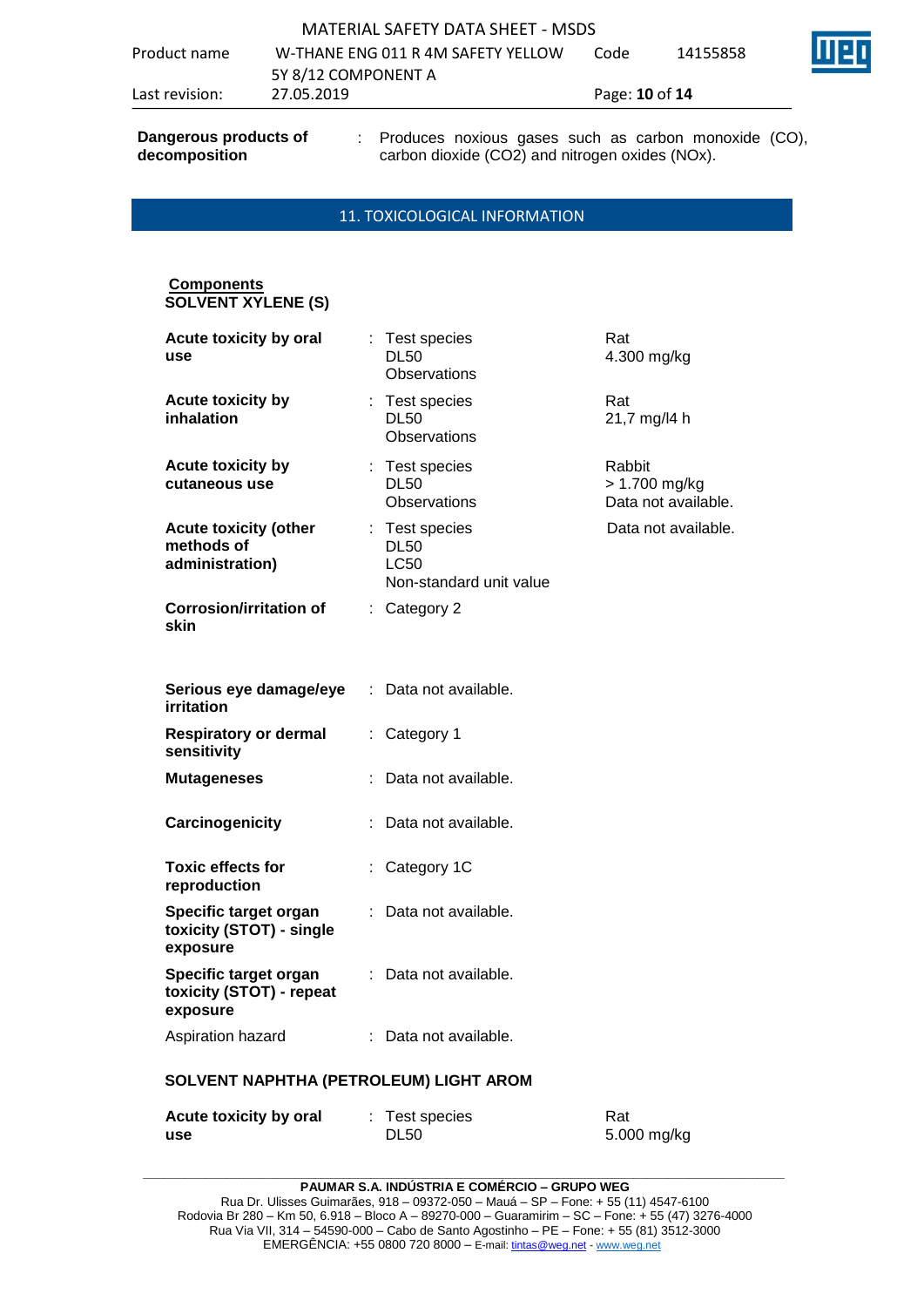| ENG 011 R 4M SAFETY YELLOW | Code |
|----------------------------|------|
|                            |      |

| W-THANE ENG 011 R 4M SAFETY YELLOW<br>Product name            |                                   |  |                                                                         | Code                            | 14155858            |  |
|---------------------------------------------------------------|-----------------------------------|--|-------------------------------------------------------------------------|---------------------------------|---------------------|--|
| Last revision:                                                | 5Y 8/12 COMPONENT A<br>27.05.2019 |  |                                                                         | Page: 11 of 14                  |                     |  |
|                                                               |                                   |  | Observations                                                            |                                 |                     |  |
| <b>Acute toxicity by</b><br><b>inhalation</b>                 |                                   |  | : Test species<br><b>DL50</b><br>Observations                           | Rat<br>900 mg/m <sup>34</sup> h | Data not available. |  |
| <b>Acute toxicity by</b><br>cutaneous use                     |                                   |  | : Test species<br><b>DL50</b><br><b>Observations</b>                    | Rabbit<br>2.000 mg/kg           |                     |  |
| <b>Acute toxicity (other</b><br>methods of<br>administration) |                                   |  | : Test species<br><b>DL50</b><br><b>LC50</b><br>Non-standard unit value |                                 | Data not available. |  |
| <b>Corrosion/irritation of</b><br>skin                        |                                   |  | : Category 2                                                            |                                 |                     |  |
| Serious eye damage/eye<br>irritation                          |                                   |  | : Category 1                                                            |                                 |                     |  |
| <b>Respiratory or dermal</b><br>sensitivity                   |                                   |  | : Data not available.                                                   |                                 |                     |  |
| <b>Mutageneses</b>                                            |                                   |  | : Data not available.                                                   |                                 |                     |  |
|                                                               | Carcinogenicity                   |  | Data not available.                                                     |                                 |                     |  |
| <b>Toxic effects for</b><br>reproduction                      |                                   |  | Data not available.                                                     |                                 |                     |  |
| Specific target organ<br>toxicity (STOT) - single<br>exposure |                                   |  | : May cause respiratory irritation.                                     |                                 |                     |  |
| Specific target organ<br>toxicity (STOT) - repeat<br>exposure |                                   |  | Data not available.                                                     |                                 |                     |  |
| Aspiration hazard                                             |                                   |  | : Data not available.                                                   |                                 |                     |  |
|                                                               |                                   |  |                                                                         |                                 |                     |  |

Not classified in terms of toxicity based on the data available.

# 12. ECOLOGICAL INFORMATION

| Stability in soil                          |    | : The product easily infiltrates into the soil                                          |
|--------------------------------------------|----|-----------------------------------------------------------------------------------------|
| <b>Other toxicological</b><br>observations | t. | Data not available.                                                                     |
| <b>Ecotoxicity</b>                         |    | Contaminates the ground water.<br>Detrimental to the fauna<br>Detrimental to the flora. |



 $14155858$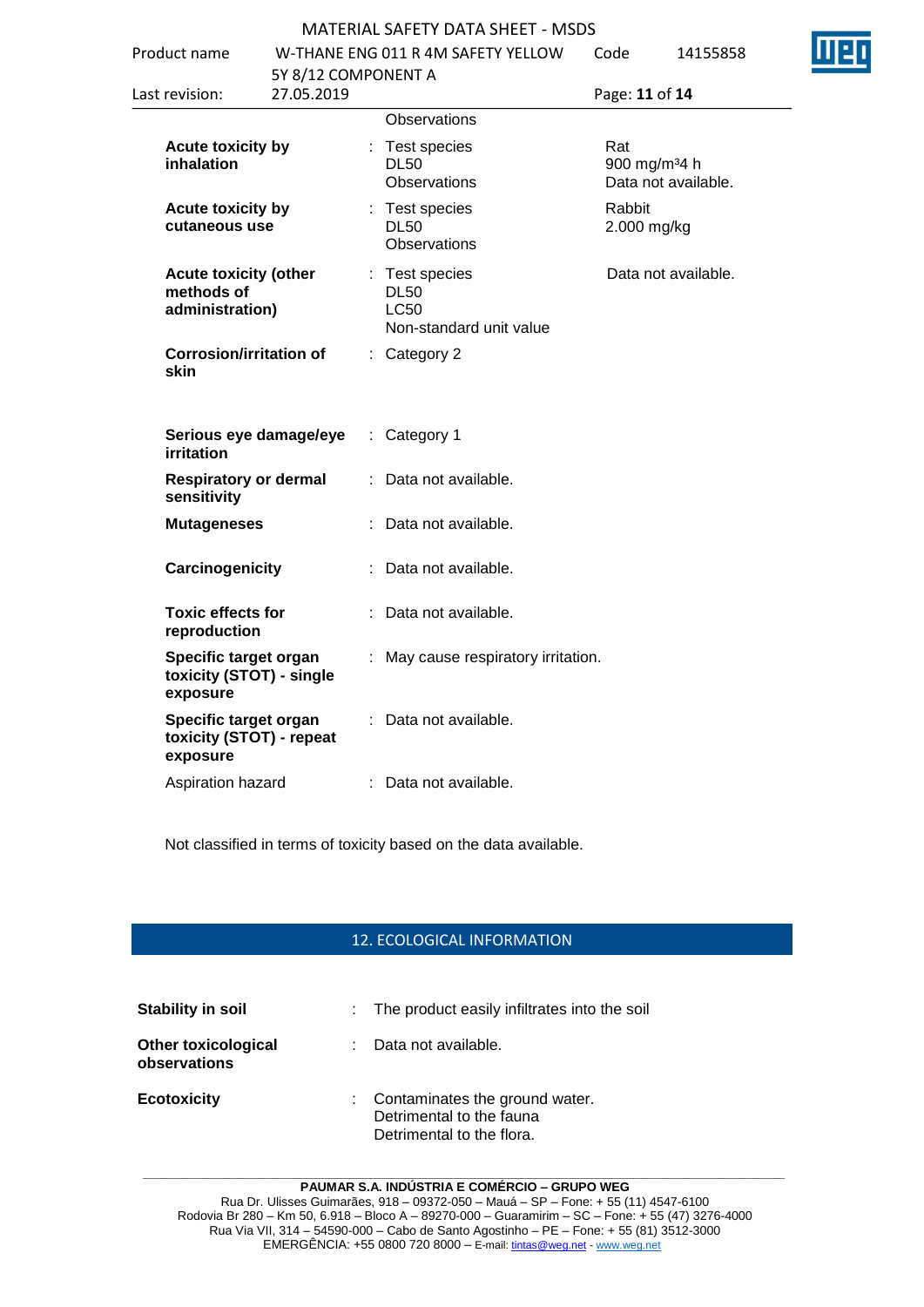Product name W-THANE ENG 011 R 4M SAFETY YELLOW Code 14155858



5Y 8/12 COMPONENT A Last revision: 27.05.2019 Page: **12** of **14**

13. DIOSPOSAL AND TREATMENT CONSIDERATIONS

## **Recommended methods for final disposal**

| <b>Product</b><br><b>Product</b> | Class I Waste - Dispose of in industrial landfill or a facility<br>authorized for recycling in accordance with federal, stateor<br>local regulations<br>Class I Waste - Dispose of in industrial landfill or a facility<br>authorized for recycling in accordance with federal, stateor<br>local regulations |
|----------------------------------|--------------------------------------------------------------------------------------------------------------------------------------------------------------------------------------------------------------------------------------------------------------------------------------------------------------|
| Waste                            | Class I Waste - Dispose of in industrial landfill or a facility<br>authorized for recycling in accordance with federal, stateor<br>local regulations                                                                                                                                                         |
| Waste                            | Class I Waste - Dispose of in industrial landfill or a facility<br>authorized for recycling in accordance with federal, stateor<br>local regulations                                                                                                                                                         |
| <b>Used packaging</b>            | Clean packaging should be sent for recycling. Packaging with<br>class I waste should be disposed of in industrial landfill or a<br>facility authorized for recycling in accordance with federal,<br>state or local regulations.                                                                              |
|                                  | Clean packaging should be sent for recycling. Packaging with<br>class I waste should be disposed of in industrial landfill or a<br>facility authorized for recycling in accordance with federal,<br>state or local regulations.                                                                              |

## 14. TRANSPORTATION INFORMATION

| fLand                  |                                                                                                                                 |
|------------------------|---------------------------------------------------------------------------------------------------------------------------------|
| ONU                    | : 1263                                                                                                                          |
| <b>Class of risk</b>   | : 3                                                                                                                             |
| <b>Risk number</b>     | : 30                                                                                                                            |
| <b>Packaging group</b> | : III                                                                                                                           |
| <b>Name</b>            | Paint (including coats, lacquers, enamels, colorant, gum-<br>lacquers, varnishes, polishes, liquid fillers and liquid lacquers) |

| Shipping        |        |
|-----------------|--------|
| <b>ONU</b>      | : 1263 |
| Class of risk   | : 3    |
| Packaging group | : III  |
| EmS             | F-E    |
| <b>MFAG</b>     | 310    |
|                 |        |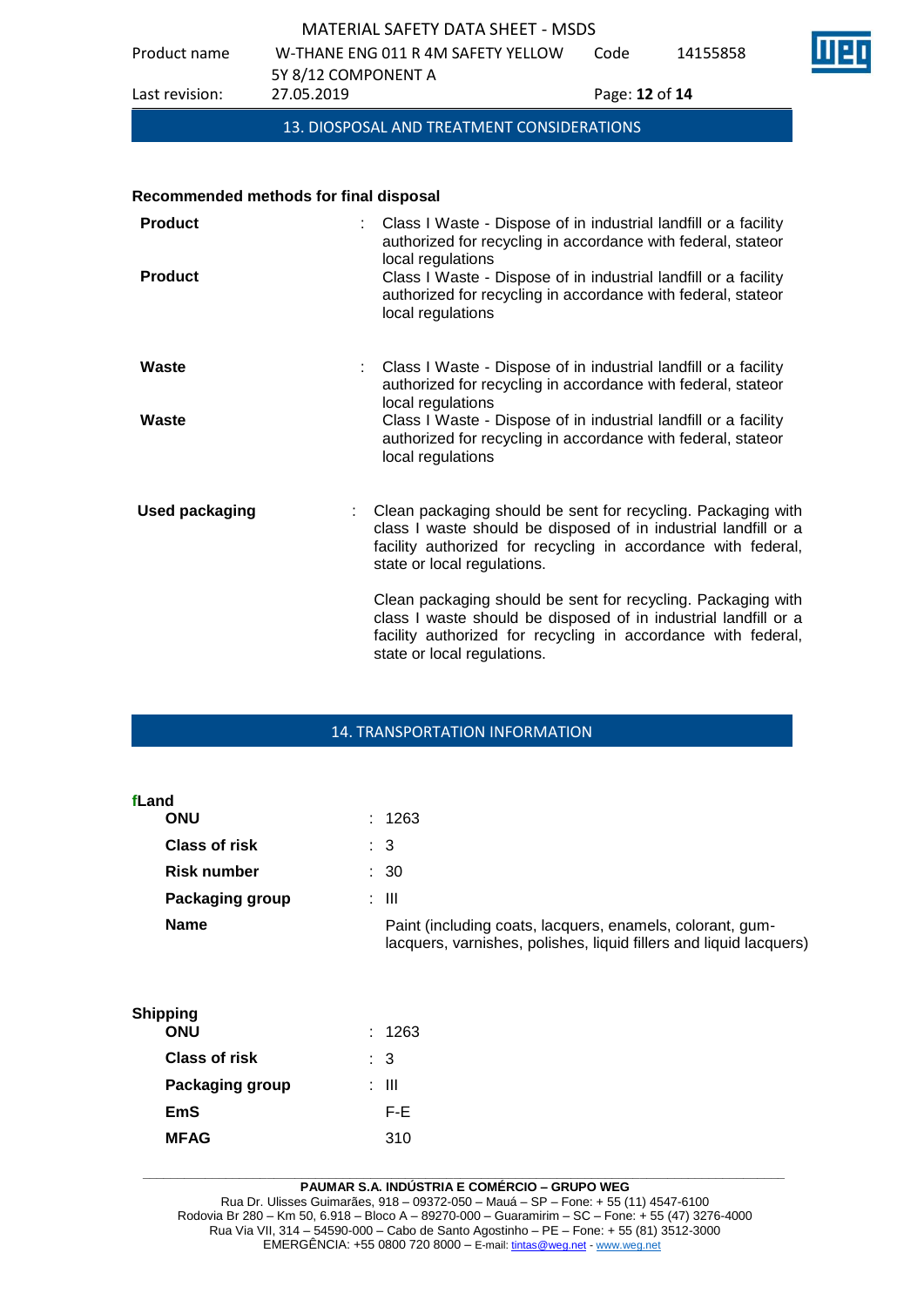|                                  |                     | MATERIAL SAFETY DATA SHEET - MSDS                                                                                               |                |          |   |
|----------------------------------|---------------------|---------------------------------------------------------------------------------------------------------------------------------|----------------|----------|---|
| Product name                     |                     | W-THANE ENG 011 R 4M SAFETY YELLOW                                                                                              | Code           | 14155858 | Π |
|                                  | 5Y 8/12 COMPONENT A |                                                                                                                                 |                |          |   |
| Last revision:                   | 27.05.2019          |                                                                                                                                 | Page: 13 of 14 |          |   |
| Appropriate name for<br>dispatch |                     | Paint (including coats, lacquers, enamels, colorant, gum-<br>lacquers, varnishes, polishes, liquid fillers and liquid lacquers) |                |          |   |
| Air transport<br><b>ONU</b>      |                     | : 1263                                                                                                                          |                |          |   |
| Class of risk                    |                     | $\therefore$ 3                                                                                                                  |                |          |   |
| Packaging group                  |                     | $\pm$ 111                                                                                                                       |                |          |   |
| Appropriate name for<br>dispatch |                     | Paint (including coats, lacquers, enamels, colorant, gum-<br>lacquers, varnishes, polishes, liquid fillers and liquid lacquers) |                |          |   |

# 15. REGULATORY INFORMATION

This MSDS (Material Safety Data Sheet) was generated according to the criteria of NBR 14725/2014. (Brazilian standard that defines the GHS).

|                          | Specific Regulations for the   Federal Decree No. 2657, July 3rd, 1998.       |
|--------------------------|-------------------------------------------------------------------------------|
| <b>Chemical Product.</b> | Ordinance No. 229, May 24th, 2011 - Changes to Regulatory<br>Standard No. 26. |
|                          | ABNT NBR 14725: 2014 - valid from 19/12/2014 -                                |
|                          | Amendment 1 (19/11/2014).                                                     |
|                          | Law No. 12305, August 2nd 2010 (Solid Waste National<br>Policy).              |
|                          | Decree No. 7404, December 23rd, 2010.                                         |
|                          | Resolution ANTT N° 5.232, December 14th 2016.                                 |

# 16. ADDITIONAL INFORMATION

#### **Acronyms Used:**

**Legenda:**

| <b>CAS</b>  | <b>Chemical Abstract Service</b>                        |  |
|-------------|---------------------------------------------------------|--|
| VO          | <b>Organic Vapors</b>                                   |  |
| <b>NEC</b>  | National Eletrical code/Código Nacional de Eletricidade |  |
| IEC:        | International Eletrical Commision                       |  |
| <b>ARNT</b> | <b>Brazilian Association of Technical Standards</b>     |  |

#### **\_\_\_\_\_\_\_\_\_\_\_\_\_\_\_\_\_\_\_\_\_\_\_\_\_\_\_\_\_\_\_\_\_\_\_\_\_\_\_\_\_\_\_\_\_\_\_\_\_\_\_\_\_\_\_\_\_\_\_\_\_\_\_\_\_\_\_\_\_\_\_\_\_\_\_\_\_\_\_\_\_\_\_\_\_\_\_\_\_\_\_\_\_ PAUMAR S.A. INDÚSTRIA E COMÉRCIO – GRUPO WEG**

Rua Dr. Ulisses Guimarães, 918 – 09372-050 – Mauá – SP – Fone: + 55 (11) 4547-6100 Rodovia Br 280 – Km 50, 6.918 – Bloco A – 89270-000 – Guaramirim – SC – Fone: + 55 (47) 3276-4000 Rua Via VII, 314 – 54590-000 – Cabo de Santo Agostinho – PE – Fone: + 55 (81) 3512-3000 EMERGËNCIA: +55 0800 720 8000 – E-mail[: tintas@weg.net](mailto:tintas@weg.net) - [www.weg.net](http://www.weg.net/)